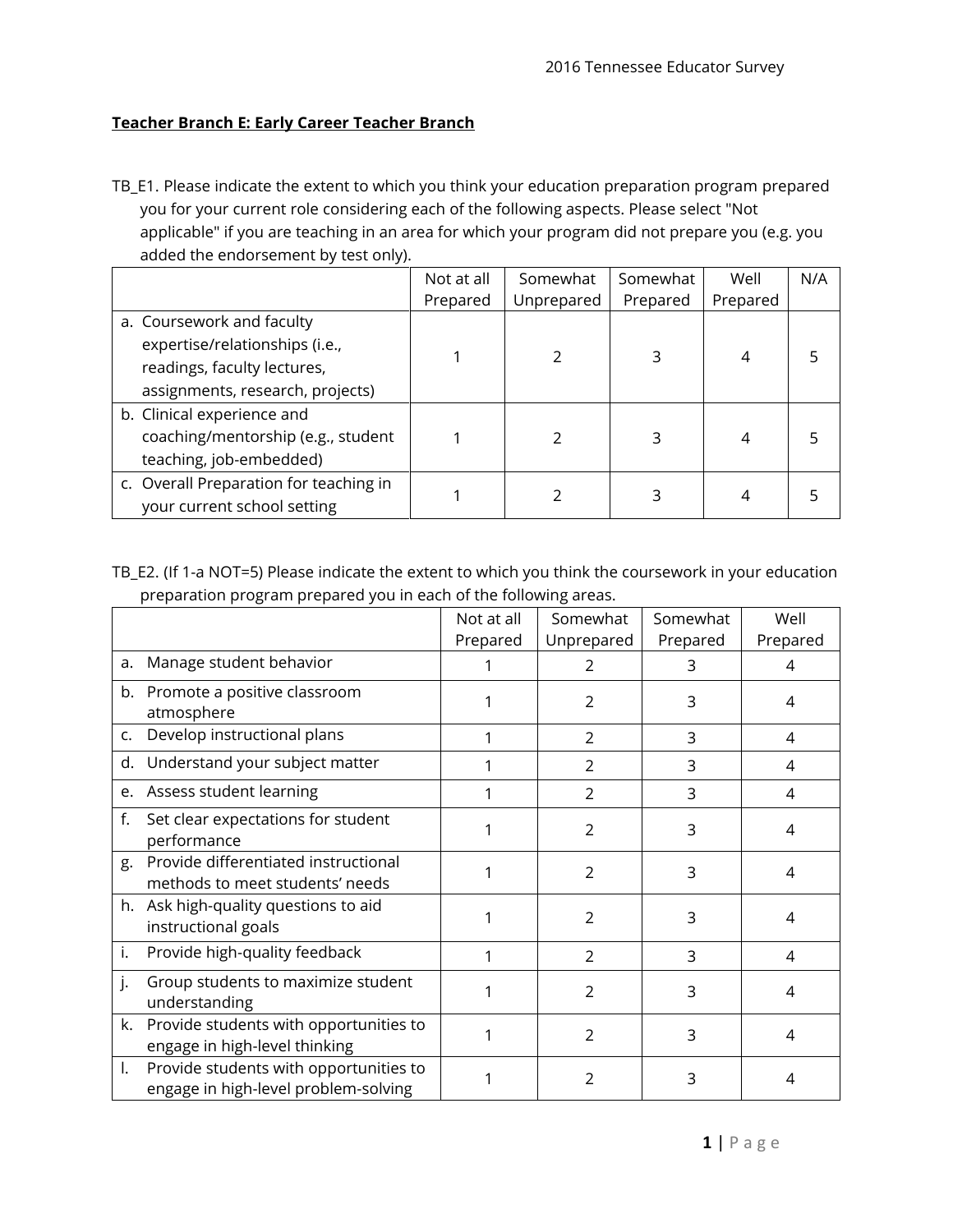| m. Understanding Tennessee-specific<br>standards            |  |  |
|-------------------------------------------------------------|--|--|
| n. Understanding Tennessee-specific<br>evaluation practices |  |  |

TB\_E3. (If 1-b NOT=5) Please indicate the extent to which you think the clinical experience (student teaching, internship, or job-embedded experience) in your education preparation program prepared you in each of the following areas.

|                |                                                                         | Not at all | Somewhat       | Somewhat | Well     |
|----------------|-------------------------------------------------------------------------|------------|----------------|----------|----------|
|                |                                                                         | Prepared   | Unprepared     | Prepared | Prepared |
| a.             | Manage student behavior                                                 |            | 2              | 3        | 4        |
|                | b. Promote a positive classroom<br>atmosphere                           | 1          | $\overline{2}$ | 3        | 4        |
| C <sub>1</sub> | Develop instructional plans                                             | 1          | $\overline{2}$ | 3        | 4        |
| d.             | Understand your subject matter                                          | 1          | $\overline{2}$ | 3        | 4        |
|                | e. Assess student learning                                              | 1          | $\overline{2}$ | 3        | 4        |
| f.             | Set clear expectations for student<br>performance                       | 1          | $\overline{2}$ | 3        | 4        |
| g.             | Provide differentiated instructional<br>methods to meet students' needs | 1          | $\overline{2}$ | 3        | 4        |
|                | h. Ask high-quality questions to aid<br>instructional goals             | 1          | $\overline{2}$ | 3        | 4        |
| i.             | Provide high-quality feedback                                           | 1          | $\overline{2}$ | 3        | 4        |
| j.             | Group students to maximize student<br>understanding                     | 1          | $\overline{2}$ | 3        | 4        |
| k.             | Provide students with opportunities to<br>engage in high-level thinking |            | 2              | 3        | 4        |
| I.             | Provide students with opportunities to<br>engage in high-level problems | 1          | $\overline{2}$ | 3        | 4        |
|                | m. Understanding Tennessee-specific<br>standards                        |            | $\overline{2}$ | 3        | 4        |
|                | n. Understanding Tennessee-specific<br>evaluation practices             | 1          | $\overline{2}$ | 3        | 4        |

- TB\_E4. A teacher induction program is a support program for beginning teachers that may include teacher orientation, mentoring, coaching, collaboration, demonstrations, and/or assessments aimed at enhancing teachers' effectiveness. Did you participate in a new teacher induction at your school?
	- a. No
	- b. Yes